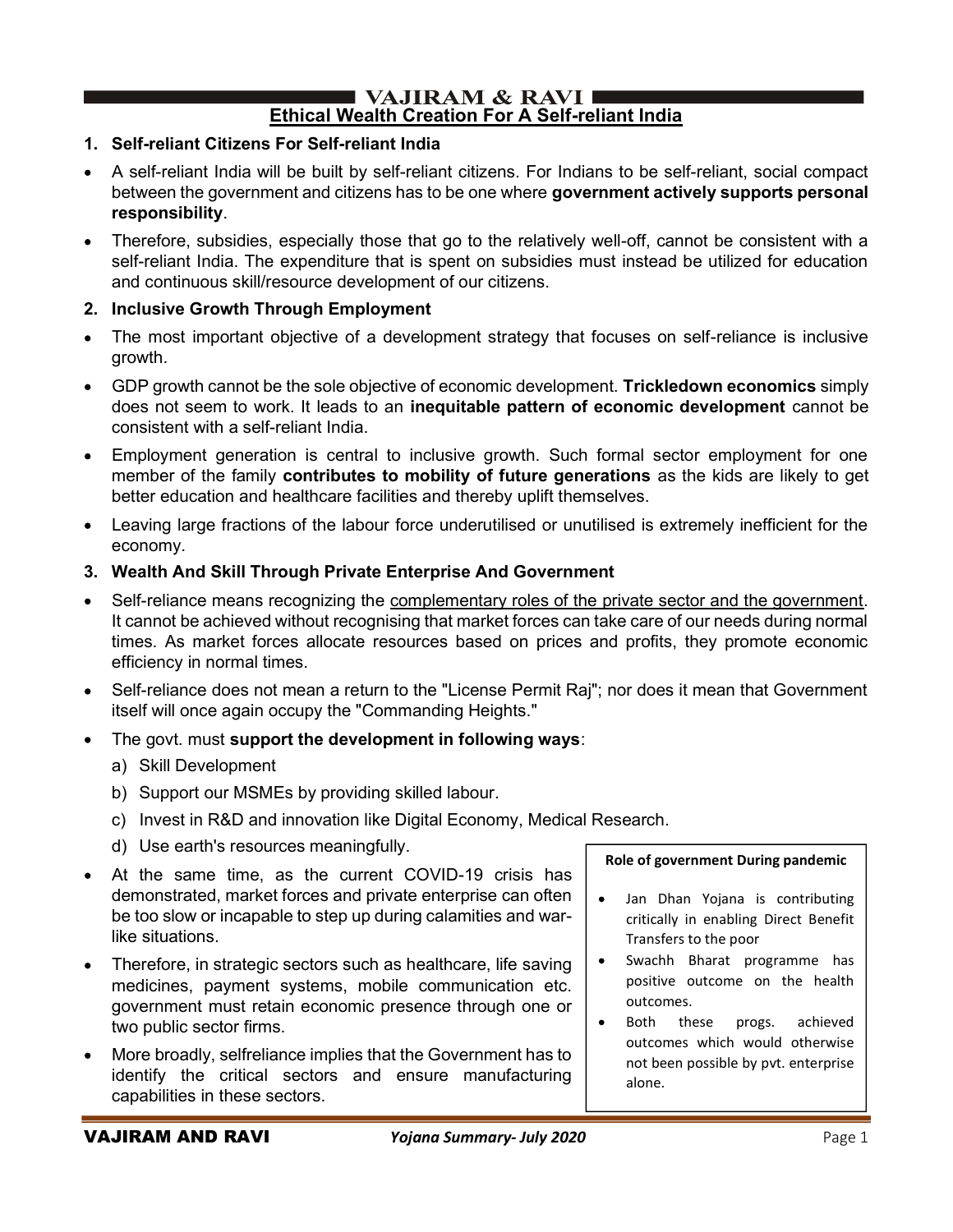- Also, we must focus on increasing the efficiency and efficacy of government, which includes overall governance.
- 4. Produce For The Bottom Of The Pyramid
- Self-reliance means that Indian firms focus on producing goods and services that cater to the needs of our huge population.
- The **sachet revolution**-packaging the shampoo, toothpaste etc. in small sachet- represents a brilliant example of catering to the masses.
- The business models that Indian firms generate in catering to the needs of the poor can enable them to tap into markets in many underdeveloped economies in Asia and Africa. In this way a selfreliant India can help others and thereby occupy its rightful place as a global economic power.

## 5. Importance of Agriculture

- Increasing productivity and output in the agricultural sector would create employment and boost incomes across the economy. Successful agricultural transformation will reduce the pressure arising from urban migration (excessive migration can be very destabilizing).
- The increase in productivity in agriculture will result in higher incomes, giving rise to multiplier effects and supporting increase in aggregate demand.
- 6. India Must Rediscover its Spiritual Ethos of Ethical Wealth Creation
- A Responsible developmental strategy should not ignore its impact on the environment. The covid-19 induced lockdown illustrated how excessive economic activity influences our environment detrimentally. Absent the effluent from the factories, the water in the Ganges has become potable. the Himalayas could be seen from the towns of Punjab.
- Ethical wealth creation advocated in the Indian ethos now needs to become a global model for development. For that purpose, India needs to take the lead in exemplifying it domestically. India should take a lead in this and thereby demonstrate the value of "frugal innovation" to the rest of the world.

## 7. Self-Reliance is not Doing Everything Yourself

- Building a self-reliant economy does not mean building an economy in isolation. Self-reliance implies building the necessary capability to be independent at the most vulnerable times.
- It requires delineating sectors that are strategically critical to the nation and investing in these sectors so that our dependence during vulnerable times is minimized.

## Export Strategy

## Self-reliance vs Self-sufficient

- The word "Aatmanirbhar" refers to both self-reliance and selfsufficiency. The former has a pragmatic positive connotation aimed at developing capabilities indigenously without shunning imports.
- The latter is unpragmatic, inward looking and has a negative denotation. It is against the Ricardo's theory of "Comparative Advantage" which holds that international trade is a result of differences in the relative opportunity costs of countries in the production of different goods (therefore even if a country is selfsufficient, it should still trade).

In 'Wealth of Nations', Adam Smith argued that "the great object of mercantilism was to diminish as much as possible the importation of foreign goods for home consumption and to increase as much as possible the exportation of the produce of domestic industry."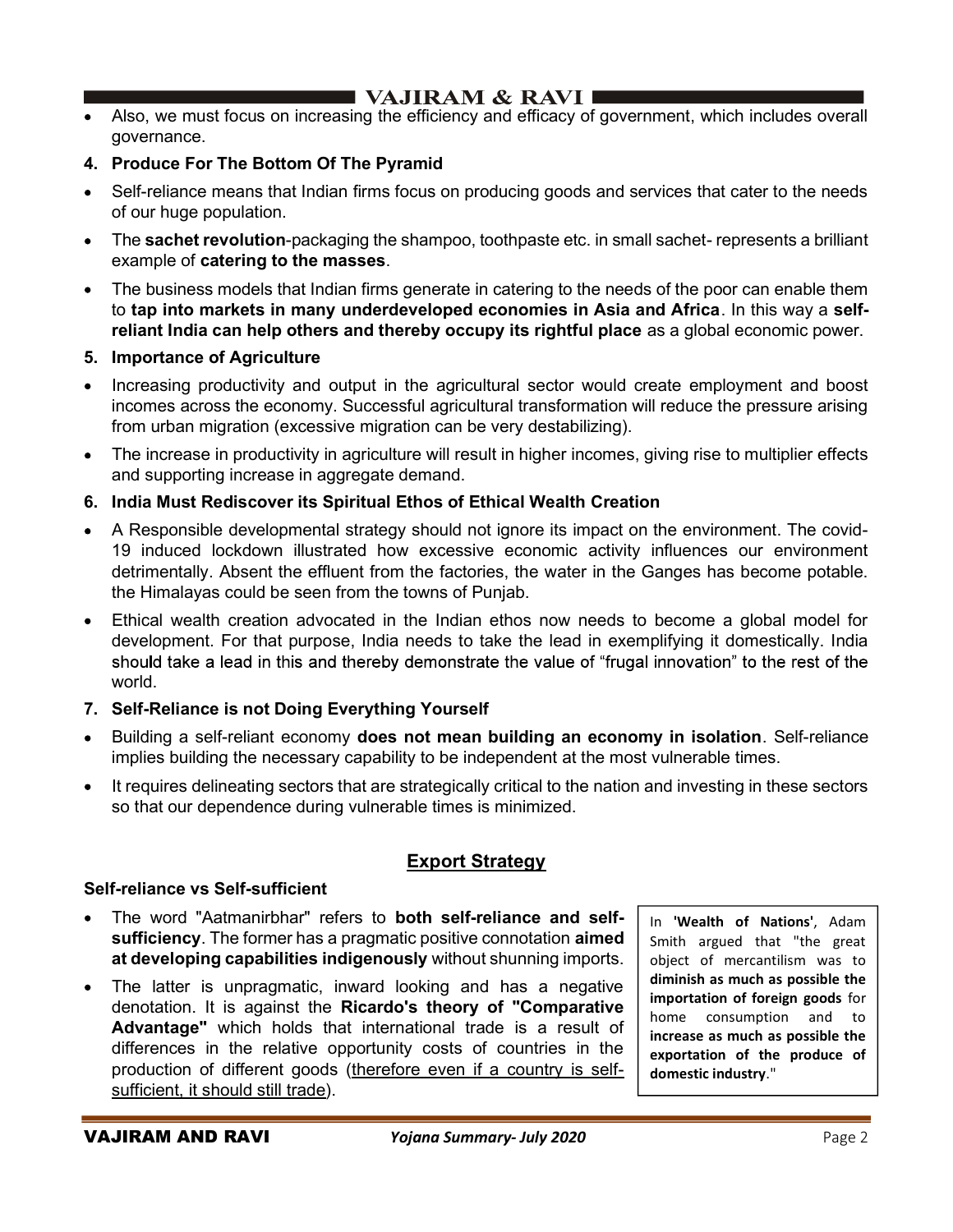## Importance of Self-reliance

- Current calamity has taught us a lesson to not be excessively dependent on others for ensuring critical supplies, especially when the sources of such supplies are not fairly distributed.
- Even if domestic production is not the most efficient, we should encourage to provide it scalability to become competitive in the medium to long term. If we want to retain the tag of the "Pharmacy of the World", we have to produce formulations and Active Pharmaceutical Ingredients (APls) in our country.
- An effective exports promotion strategy hinges on robust and competitive domestic manufacturing. Hence, we must attain self-reliance for effective export promotion.

## Strategies to Promote Export

## A. Optimise FDI-Tariff Linkage

- Import substitution is not inward looking in the sense of closing the door to imports. It is focused on developing domestic capabilities and prowess to reduce dependence on imports.
- Many countries constantly monitor the trends of imports to understand the challenges faced in manufacturing such products domestically. Some countries adopt an FDI-tariff linkage which enhances tariff for attracting FDI and encourages foreign suppliers to set up bases in their country to serve their consumers.

## Case Study:

- A foreign exporter was exporting products worth \$300 million to India without setting a base in India. This was due to the fact that the import tariff in India was only 5% which made it more competitive while supplying from overseas to India.
- Had the import tariff been 25%, he would have set up base in India. Such a tariff would also  $\bullet$ have encouraged Indian companies to manufacture this product by making domestic production more competitive than imports.
- Import substitution requires that the market be of a certain minimum size to make manufacturing viable. Not many countries in the world possess such a market and hence they are unable to pursue an import substitution strategy.
- However, tariff hike is not only the strategy. It works only to **address the inverted duty structur**e or for a specific objective and it should have a definite sunset that clause.
- It is required so companies scale up and get investment but **don't become inefficient due to** complacency.
- Such tariffs can result in domestic artelization or monopolies which push prices up, thereby adversely impacting the upstream production.

## B. Provide a Level Playing Field to Domestic Manufacturer

- It involves extending concessional credit to such manufacturers along with competitive electricity tariffs and efficient logistics.
- C. Address the issues such as exporting relatively low value products
- The evolution of our exports has not followed a classical pattern as we have a traditionally advanced services sector exporting high technology services and a lagging manufacturing sector exporting relatively low value products.
- The top 5 products in global exports, accounting for over  $50\%$  of the trade are  $-$  electrical and electronics products, petroleum goods, machinery, automobile and plastic goods. However, the share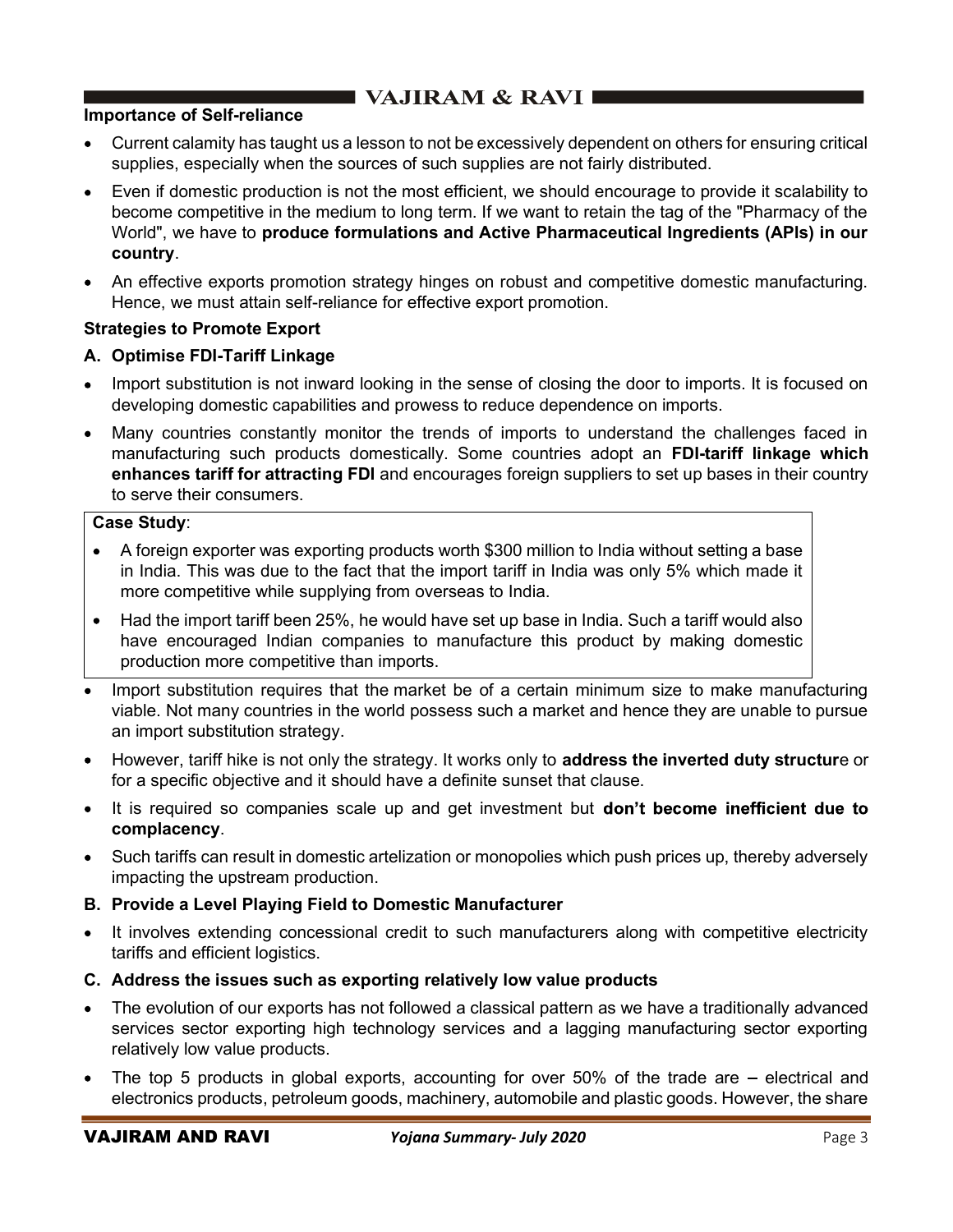of these products in our exports is less than 33%. Our global share in these 5 products is a little over 1% though our share in overall global exports stood at 1.7% in 2019.

- A related issue is the low share of India in high technology exports. High technology exports account for 6.3% of our aggregate exports while this proportion stands at 29% for China and 32% for South Korea.
- The recent initiatives taken to encourage manufacturing diagnostic of electronics, and surgical equipment along with the efforts to attract global FDI will help in correcting this.

## D. R& D and Product Innovation

 We are amongst the lowest spenders on R&D. The fiscal support to R&D in the form of tax deductions has been lowered in the last few years.

## E. Opportunity for Agri production

- China's image as a supplier has taken a hit, specifically in edible products due to outbreak of corona disease. This presents a huge opportunity to India in the export of fruits, vegetables, marine products etc.
- However, exports of many agro-commodities are unavailable due to the rising MSP which at times is much more than the international prices. The govt. must provide some mechanism to reimburse the differential price (MSP less the international price) to exporters.
- The freight disadvantage has been largely nullified through the new Transport and Marketing Scheme for agri Products.
- The path breaking reforms in agriculture would push agricultural exports. Relaxation in the Essential Commodities Act will encourage exporters to procure such products without fear.
- Now farmers can engage with agri processors, exporters and even large retailers for the sale of farm produce at mutually agreed upon prices. Such platforms will also help farmers get information about phyto-sanitary standards which is vital for getting access to advanced economies.

## F. Supporting MSMEs

- The revised definition of MSME will also encourage exports as the government has excluded exports turnover from the aggregate turnover for eligibility purposes resulting in more companies qualifying for MSME status.
- The increased limit on investment in plant and equipment for medium companies, from Rs. 10 crore to Rs. 50 crore, will encourage adoption of more advanced technology in manufacturing which is the key to competitiveness in exports.

## MSME Definition Revised

- Micro Investment in P&M/Equipment Not More than Rs. 1 crore & Annual Turnover Not more  $\bullet$ than Rs. 5 Crore
- Small Investment in P&M/Equipment Not More than Rs. 10 crore & Annual Turnover Not more than Rs. 50 Crore
- Medium Investment in P&M/Equipment Not More than Rs. 50 crore & Annual Turnover Not more  $\bullet$ than Rs. 250 Crore

## G. FTAs & Regional Trade

 More than 50% of the global trade happens through inter- regional value chains which includes countries from several regions. Unfortunately, India is not a part of such value chains.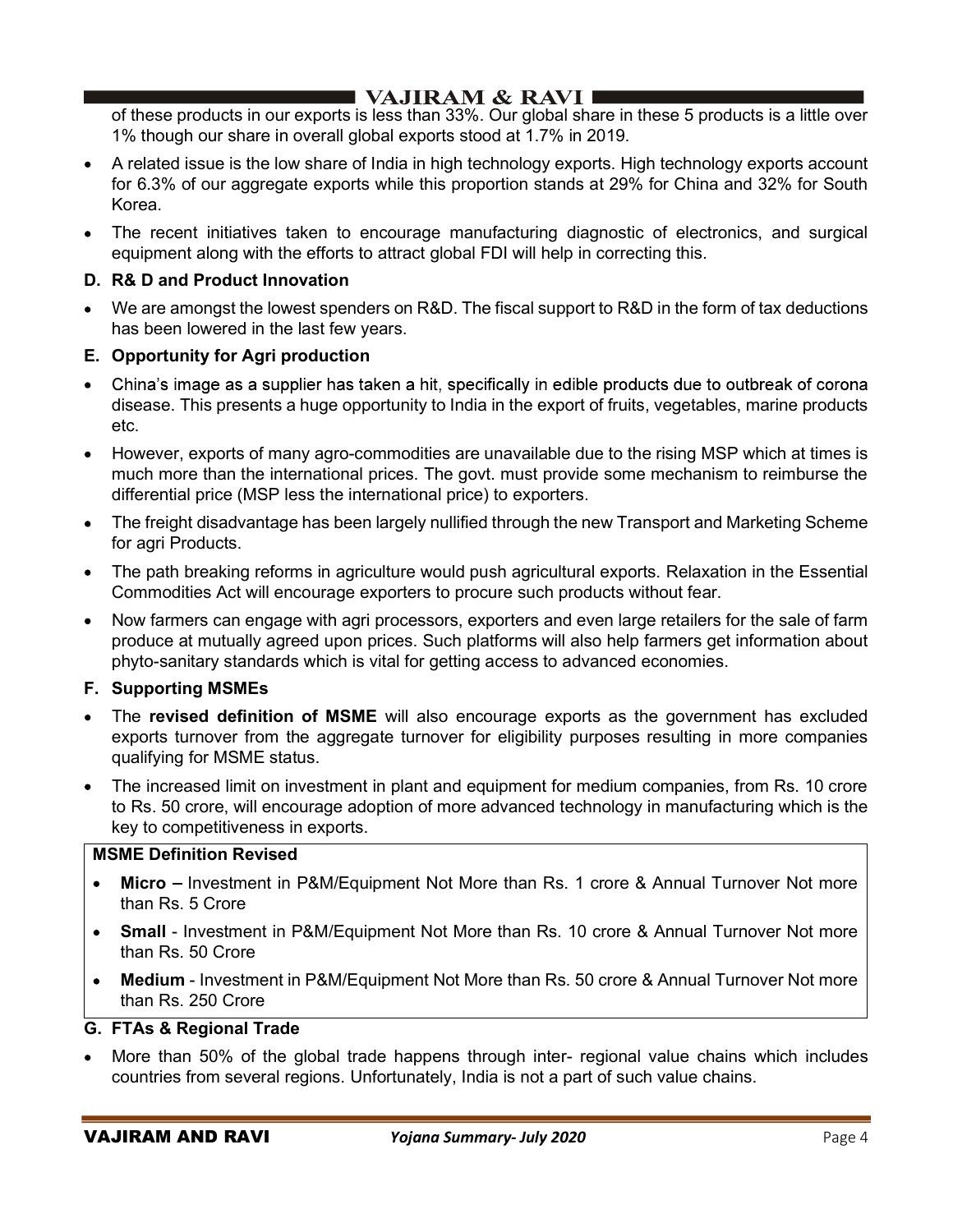- The late joining of the FTAs, cumbersome customs processes and high logistics cost have contributed to this anomaly. An efficient trade facilitation can integrate into the regional value chain and subsequently into the global value chain for pushing the exports.
- H. Attracting FDI
- We should improve the business environment and expedite regulatory and other clearances at all levels to translate greater liberalization into higher inflows.
- FDI in exports should be supplemented by concluding FTA/CECA/CEPA with our trade partners.
- It is expected that COVID-19 will hasten the process of early conclusion of India-EU Broad-based Trade & Investment Agreement (BTIA) and Free Trade Agreement (FTA) with Australia and New Zealand besides bilateral trade agreement with USA.
- I. Tourism, financial services and transport services
- Currently, India spends much more on outbound tourism than what it collects from inbound tourism. India earns only about USD 30 billion through tourism which is a little over 1 per cent of our GDP. We can easily take it to USO 100 billion by 2025.
- Our financial services earnings which stood at USD 5.5 billion in 2018 can easily be taken up to USO 15 billion by 2025.
- To promote growth of accounting and financial services, we should allow FDI in the domestic accounting and auditing sector, introduce a transparent regulatory framework, and ease restrictions on the client base in the accounting and auditing sector.
- For the education sector, foreign universities should be allowed to set up campuses in India, provide easy visa regimes for students and education service providers, remove regulatory bottlenecks, provide recognition to online degrees and set up appropriate evaluation techniques for online courses.

## Conclusion:

- Adam Smith argued that if a certain trade was unprofitable for private merchants, it was unlikely that it would be profitable for the nation. In line with the same, the government and exporters should work in tandem to impart profitability to exports.
- Exports have to be treated as a 'National Priority' and all stakeholders need to be on the same page to facilitate exports.
- An institutional set-up to address the problems and challenges faced by exports in the shortest time frame possible is the need of the hour. A three-tier structure with the district, state and central level working on an electronic platform would be ideal and the officers attending such meetings should be empowered to take quick decisions.

# **JAM Trinity**

There have been, two main pillars of the use of digital technology in the pandemic-monitoring, and governance especially delivery of public goods.

## Monitoring:

Monitoring has been made possible by the Aarogya Setu mobile app. By assisting in the recording, enumeration, and location-tracking of COVID-19, Aarogya Setu has proved to be an invaluable tool in the fight against the pandemic.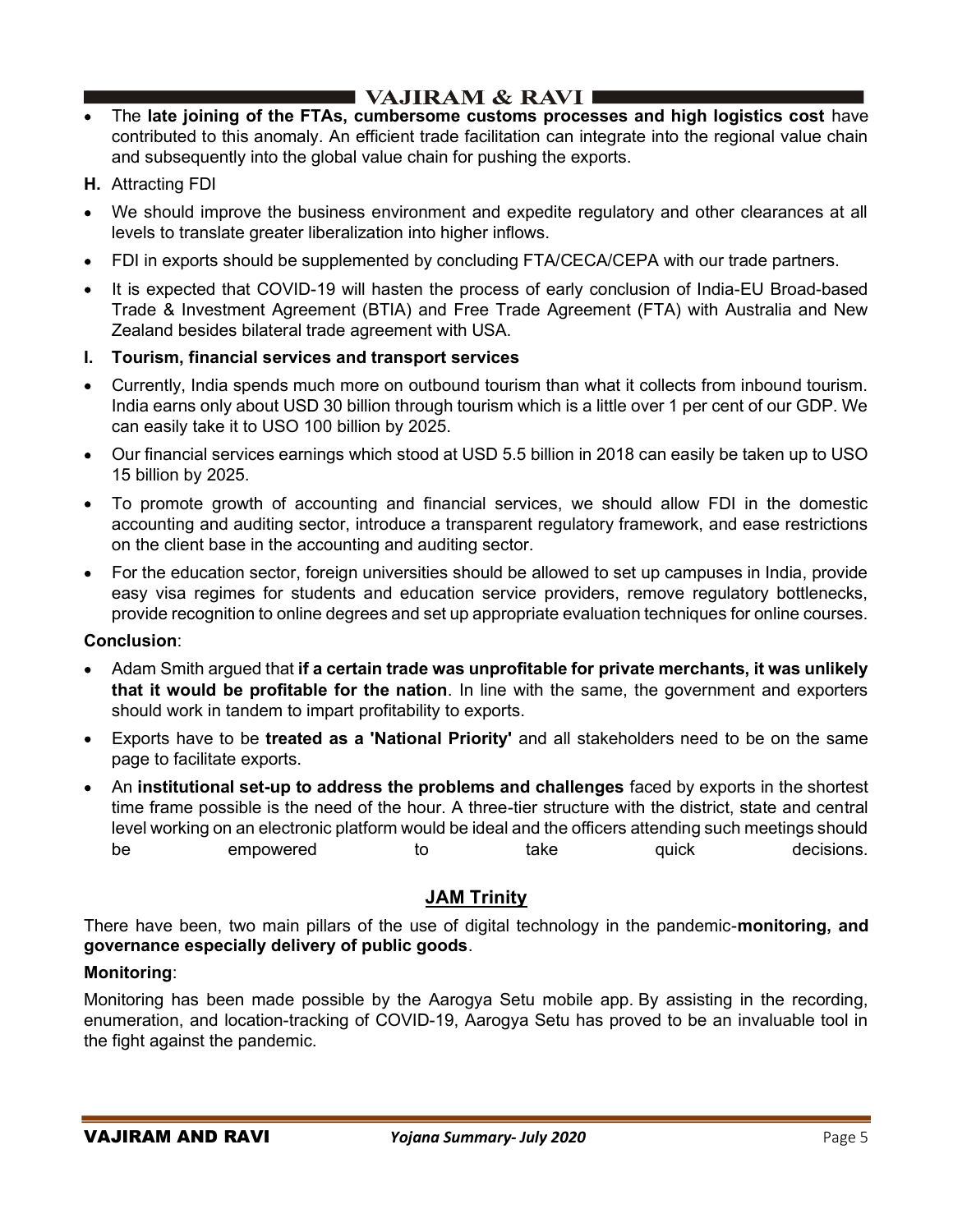# I VAJIRAM & RAVI I

## Why the Jan Dhan-Aadhaar- Mobile (JAM) Trinity is so Powerful?

- The JAM trinity has given a boost to the DBT programme and expanded its coverage from partial to ubiquitous.
- By eliminating the need for middlemen, JAM has helped minimise avenues of corruption, irregularities and pilferages. It has also promoted the ease of doing business.
- Given the need for physical distancing to curtail the spread of COVID-19, JAM is promoting online transactions among the beneficiaries, instead of physical visits to the banks.
- In the longer run, JAM will make the rural population get acquainted with the concept of 'saving' thus contributing to the GDP of the country as a whole.

## Digital Technology in Governance

- Platform like MyGov has been widely appreciated. Social media and online platforms have emerged as key mediums that connect citizens with governments to access the most credible information.
- Technology is alleviating the pressures placed on the supply chains and public distribution networks. Shop owners, big and small, should invest in digital tools that keep commerce connected, especially in times of crisis.
- The Aadhaar scheme enabled beneficiaries to avail entitled services and benefits without hassle. The Jan Dhan accounts take banking to the most impoverished and marginalised consumers.
- Other uses of technology include
- $\circ$  the 1921 telephone service of the National Informatics Centre to run surveys on the prevalence of disease.
- $\circ$  The Department of Personnel and Training's **iGOT** for training frontline workers against COVID-19
- $\circ$  The MHRD's DIKSHA platform, and live broadcast of lessons for central-government-run Kendriya Vidyalaya schools using the SWAYAM platform.

## Relief and Reforms to Fight COVID-19: Facts & Figures

- Digital payments infrastructure has enabled cash transfer to more than 31 crore beneficiaries under the financial assistance scheme Pradhan Mantri Garib Kalyan Yojana (PMGKY).
- 6.93 crore farmers were benefited through the Pradhan Mantri Kisan Samman Nidhi (PM-KISAN) to help farmers tide over the COVID-19 crisis. Under the scheme, the government transfers Rs. 2,000 cash directly to the farmers' bank accounts through DBT.
- Rs. 1,400 crore disbursed to about 2.82 crore old age person, widow and disabled people under the National Social Assistance Programme (NSAP).
- 2.16 crore construction workers received financial support from the Building and Construction Workers' Fund managed by state governments.
- The government is providing free LPG refills for the next three months to over 8.3 crore poor women under the Ujjawala scheme and Rs. 50 lakh insurance cover for healthcare workers.

## Global Recognition for the Efficacy of the JAM Platform

- The Center for Global Development has noted that the JAM trinity enables the Indian government to make payments "more effectively and inclusively."
- The center has created a JAM Index based on Findex data to rank countries on their use of ID systems, mobile phones, and financial accounts, to effectively make government payments. India and Kenya are two top ranking countries in this index.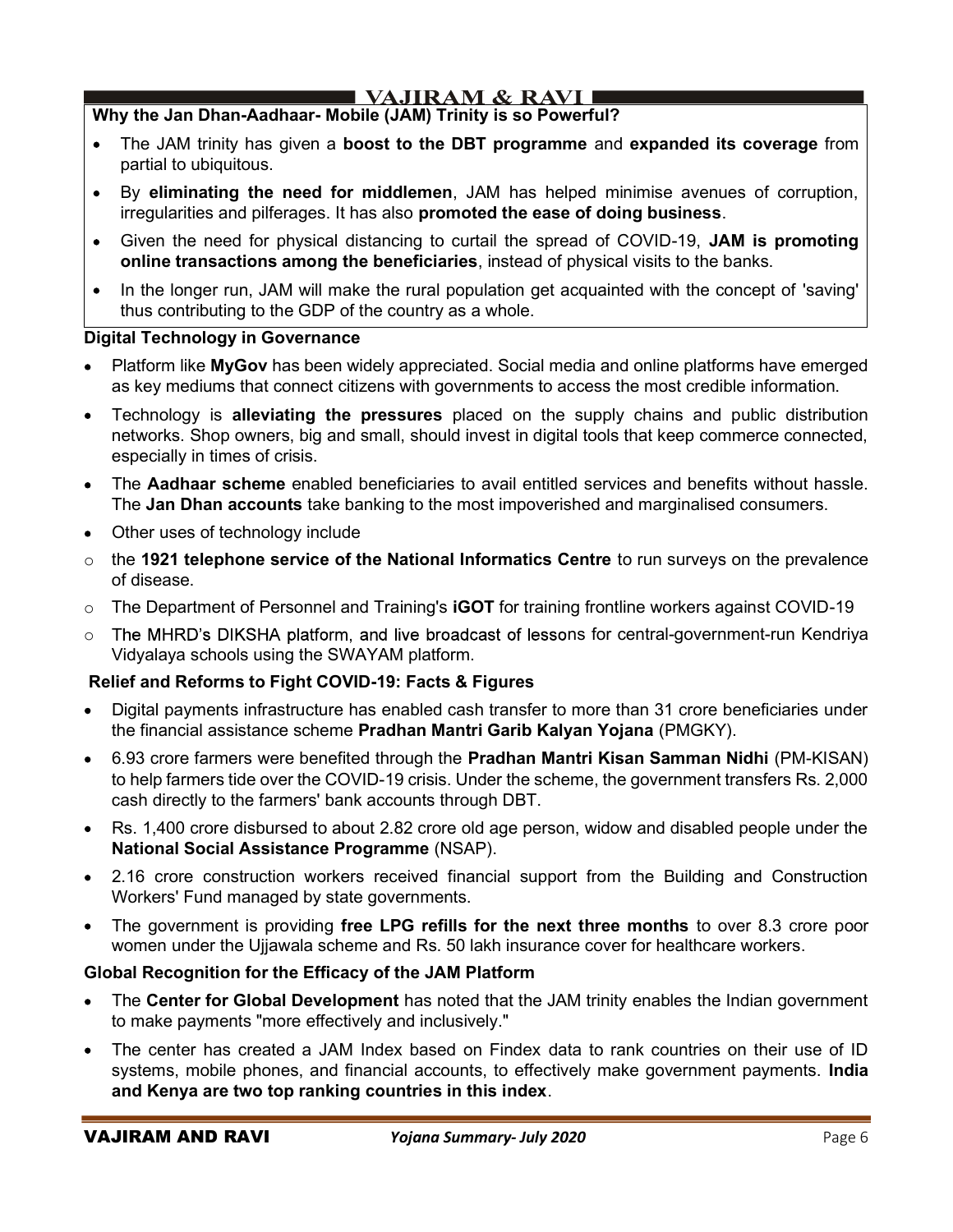## I VAJIRAM & RAVI ■ Making Farmers Self-Reliant

The farmers in India, the drivers of self-reliance, remains at the edge struggling with low income, at diminishing risk-laden profitability livelihood. There is urgent need to initiate agri-reform so as to alleviate their problems.

## Various Areas of Reform and Steps Taken

## A. Mitigating Risks, Securing Livelihood

- The Government launched a comprehensive crop insurance scheme in 2016 that provides coverage from pre-sowing to post-harvest against natural non-preventable risks.
- 'Pradhan Mantri Fasal Bima Yojana (PMFBY)' is a low premium policy in which farmers are required to pay only 2%, 1.5% for and 5% of the sum insured for kharif, rabi and commercial/ horticultural crops respectively. Not only farmers, but tenant farmers and sharecroppers engaged in cultivation of notified crops are eligible for crop insurance policy.
- The Govt. has comprehensively revised the operational guidelines making provision for payment of 12% interest per annum to farmers if claims are not settled within 10 days of prescribed timelimit. A new provision also envisages add-on coverage for damage by wild animals on pilot basis.
- The scheme envisages increase in coverage from the existing 23% to 50% of Gross Cropped Area in the country.

## B. Increasing Bargaining Power of Farmers

- To address the specific concern of small farmers, the government started organising them into Farmer Producer Organisations (FPOs) who have better bargaining power.
- The major impetus was given in the Union Budget 2019-20 by making budgetary provision for formation of 10,000 new FPOs over the next five years.
- FPOs have ensured benefits to the small and marginal farmers through economies of scale, improved market reach, improved access to extension services and reduction in transaction costs.
- Taking a cue, National Rural Livelihood Mission (under Deendayal Antyodaya Yojana) has initiated organising small and marginal women farmers into producer groups to increase market access and value addition of farm produce.

## C. Procurement and Support

- Government hiked Minimum Support Prices (MSPs) at levels of one and half times of the cost of production. Elaborate and effective arrangements are in place for maximum procurement of produce by government agencies at MSP.
- Taking note of large scale indebtedness of farmers, a unique and innovative Kisan Credit Card (KCC) scheme was launched to provide institutional credit to farmers. It supports small and marginal farmers, share croppers, oral lessees and tenant farmers as well.
- Recently, to expand the beneficiary base of KCC, the Government has waived processing fee, inspection and other service charges for short term crop loans up to Rs. 3 lakhs.
- Interest subvention is also provided on such loans for a period of one year in case of timely repayment. Interest rate of 7% per annum gets reduced to 4% in such cases.
- The facility of KCC was extended to dairy farmer and fishers, and recently under 'Atmanirbhar Bharat Package' a special drive is launched to provide KCC to 1.5 crore dairy farmers associated with milk unions and milk producing companies within two months.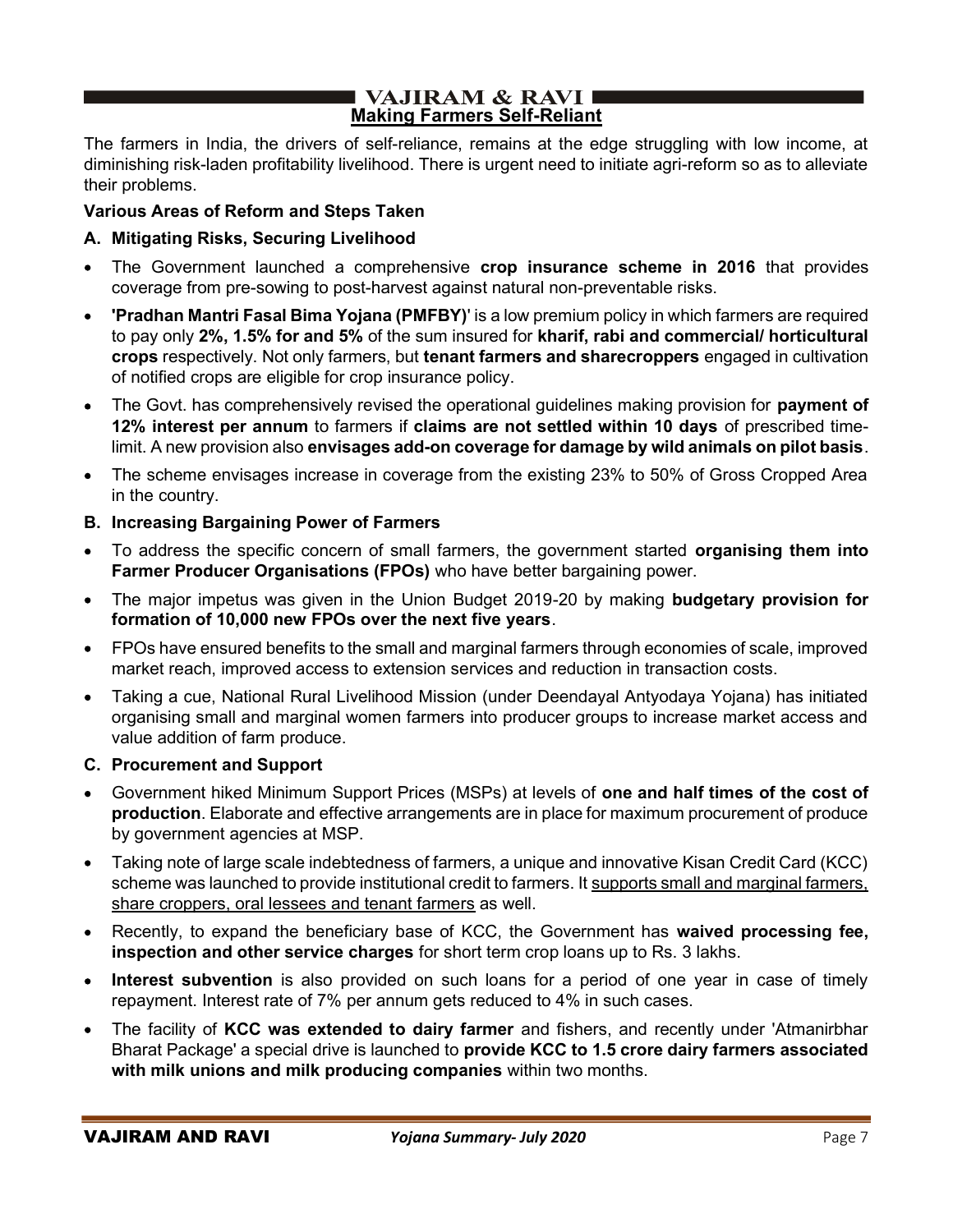## D. Trade and Marketing

- eNAM is a unique pan-India electronic trading portal, launched for business and marketing of agricultural commodities in India. This digital initiative aims to existing agricultural mandis on an online platform to realise the vision of 'One Nation, One Market'.
- During COVID-19 lockdown crisis, three new modules of eNAM were launched to facilitate farmers.
- $\circ$  eNAM enables FPOs to conduct trade of commodities from their own collection centres declared as 'Deemed Market' or 'Sub Market Yards'.
- o Another module facilitated warehouses for Electronic Negotiable Warehouse Receipts (eNWRs) trading.
- $\circ$  Logistics module facilitates transportation of commodities from farm to mandis, and from mandis to warehouses or consumption centres.
- Potential related to export of agricultural products remains untapped due to various trade policies. During 2018-19, India could export agri- products worth Rs. 2. 7 lakh crore, whereas imports touched the value of Rs. 1.37 lakh crore.
- The Government has recently initiated a comprehensive' Agriculture Export Policy' aimed at doubling agricultural exports and integrating Indian farmers and agricultural products with the global value chains.
- To promote and facilitate export of Indian agri-produce at new destinations, it has created agri- $\bullet$ cells in many Indian embassies abroad. Export of all varieties of pulses and edible oils (except mustard oil) has been allowed.
- Import duties have been raised and provision of 'Minimum Import Price' (MIP) was imposed on selected commodities to protect the domestic growers and their livelihood from cheap import of the commodity.
- E. Building Infrastructure, Creating Value Chains
- In the recently announced 'Aatmanirbhar Bharat Package', an agri-infrastructure fund of Rs. 1 lakh crore will provide finance to Primary' Agricultural Co- operative Societies (PACS), FPOs, agripreneurs, agri-startups etc.
- A cluster-based approach in aspirational districts will be promoted to realise the vision of 'Vocal for Local with Global Outreach'.
- Under Pradhan Mantri Matsya Sampada Yojana, Rs. 20,000 crore has been allocated; of which Rs. 9,000 crore is exclusively dedicated towards infrastructure development. More valued productions, such as cage culture, seaweed farming, ornamental fisheries, will be supported for increasing income of fishers substantially.
- An Animal Husbandry Infrastructure Development Fund of Rs. 15,000 crore is being created to support private investment in dairy processing.
- Pradhan Mantri Kisan Sampada Yojana' is already financing and supporting development of mega food parks, integrated cold chains and infrastructure for agro-processing and value addition. With an outlay of Rs. 4,000 crore, herbal cultivation will be promoted for next two years covering an area of 10 lakh hectare.
- Beekeeping will be supported with a fund of Rs. 500 crore for infrastructure development.

In addition to centrally sponsored schemes, various state governments have also launched special welfare schemes for farmers lo augment their income. The 'KALIA' scheme, of Odisha, Mukhya Mantri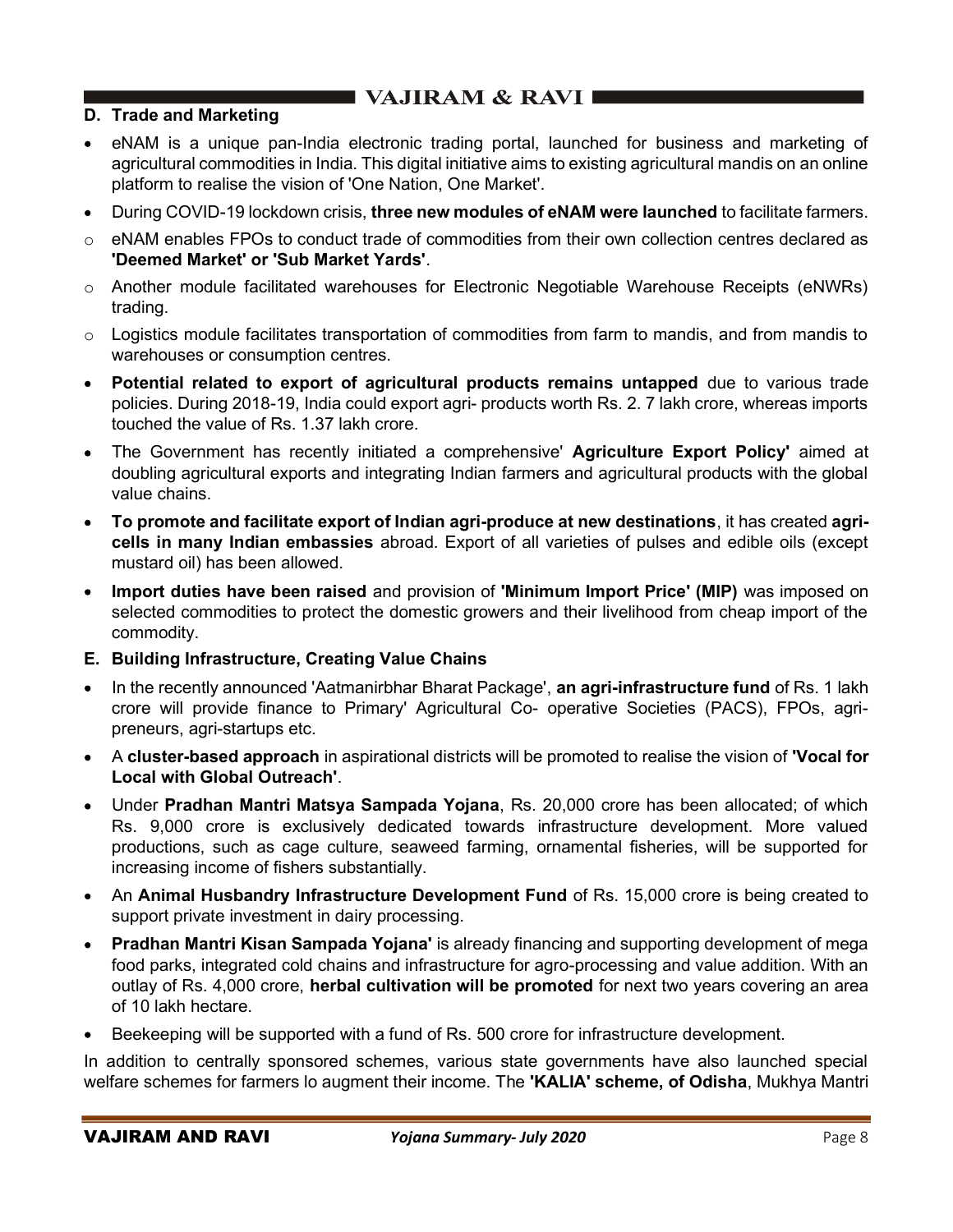## I VAJIRAM & RAVI ∎

Krishi Ashirwad Yojana of Jharkhand and Rythu Bandhu of Telangana are some of the noted schemes that have shown positive impact on income and livelihood of farmers.

## Success Stories of Various Farmers

- Known as Kisan Chachi, Rajkumari Devi from Bihar has been active to promote different farming techniques to farmers in Bihar. She sought initial help from Rajendra Prasad Central Agricultural University in Samastipur.
- Hukumchand Patidar from Jhalawar in Rajasthan experimented with organic fanning and met success with improved coriander farming.
- Both of them were awarded Padma Shri Awards last year.

## Vigyan Prasar:

- Vigyan Prasar is an outreach organisation dedicated to ensure that the rural populace is duly benefitted by it. It has produced more than 300 originally- written titles in popular science.
- With more than 2500 network clubs, mostly in the rural areas, **VIPNET** (Vigyan Prasar Network Clubs) provides updated information about the developments in science & technology through newsletters, exhibitions, seminars, webinars, etc.
- Vigyan Prasar publishes a **popular monthly called Dream 2047** in Hindi and English that carry articles that are interesting and understandable by one and all. It has embarked upon outreach programs in other Indian languages as well.

## Resilient Health Systems

## Achieving Full Immunization Covgerage

- Mission Indradhanush was rolled out on World Health Day, 7th April 2015 with an aim of Full Immunisation Coverage (FIC).
- Before 2014, the national immunisation coverage stood at 65%. India set up an ambitious target of achieving 90% FIC by 2020. The Government strengthened the basket of vaccination services via a life-cycle continuum of care approach for both pregnant women and children.
- In 2016, vaccines pertaining to Japanese Encephalitis, Rubella, Inactivated Polio Vaccine (IPV) and Rotavirus were added, and 2017 saw the addition of Pneumococcal Conjugate Vaccine (PCV).
- Pentavalent vaccine (Diphtheria, Pertussis, Tetanus, Haemophilus influenzae type b [Hib] and Hepatitis B) was expanded to all the states in the year 2015.
- As a result of collaboration with different international agencies and extensive intervention, the **annual** immunisation coverage shot up from 1 % to approximately 6.7% per year in 2016 itself. Mission Indradhanush has been rightly cited as one of the 12 best global health practices in the world.
- To enhance the quality of vaccines and supply chain, the Government effectively introduced the indigenously developed eVIN (Electronic Vaccine Intelligence Network).
- It seeks to ensure supply of vaccines and cold chain maintenance through technological solutions. The initiative has been successful in saving 90 million vaccine doses with the adherence rate of 99% in maintaining the vaccine supply and temperature norms, thereby improving the coverage and quality of vaccination program in India. eVIN has been successfully piloted by countries like Indonesia, Sudan and Malawi.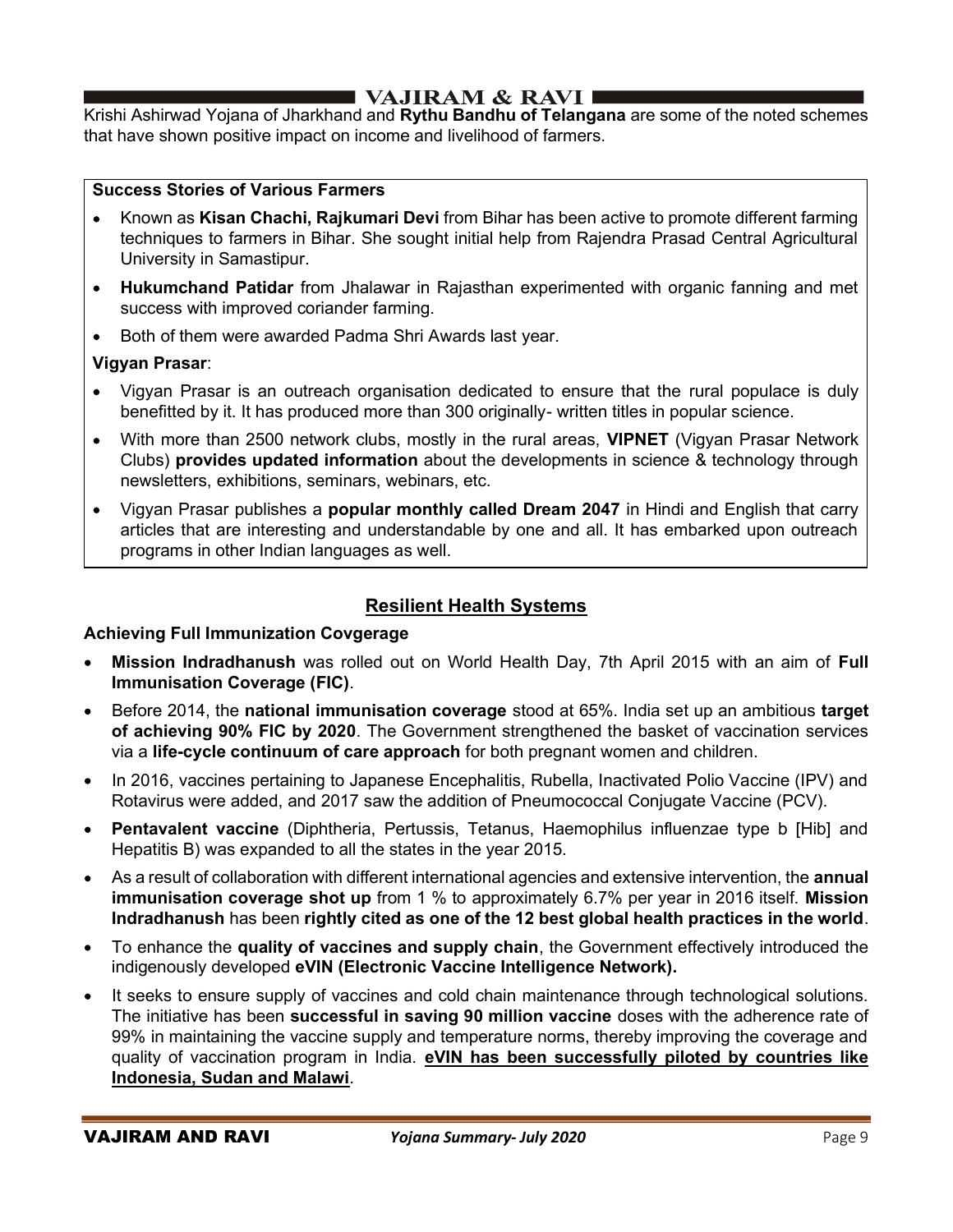## Benefits:

- Various initiatives such as Ayushman Bharat, with its twin pillars of Health & Wellness Centres and Pradhan Mantri Jan Arogya Yojana (PMJAY) have bolstered India's march towards achieving UHC.
- Besides reducing out-of-pocket expenditure on medical care and securing health services, these initiatives are also bound to positively impact our realisation of SDGs in general and SDG-3 (Good Health and Well-being) in particular.
- All the key RCH indicator namely MMR, Neonatal Mortality Rate (NMR), IMR, Under-Five Mortality Rate (U-5MR) and TFR etc., have recorded appreciable improvements.
- India successfully eliminated Maternal and Neonatal Tetanus in April 2015. This was another achievement of the Government after achieving Polio Eradication in March 2014.
- Scaling of Special Newborn Care Units (SNCUs) have been at the forefront of improved newborn  $\bullet$ and infant healthcare in India.
- Universalisation of Vitamin K injection at birth, Antenatal Corticosteroids during preterm labour, Kangaroo Mother Care (KMC) and administration of Gentamycin injection to newborns by ANMs in order to treat newborn sepsis; all have boosted the prospects of saving so many newborns and infants in lndia over the last six years.
- Under Pradhan Mantri Surakshit Matritva Abhiyan, all pregnant women in our country are provided fixed and free Antenatal Care services on  $9<sup>th</sup>$  of every month with the participation of the private sector.

#### Conclusion:

- NITI Aayog, is implementing the "Transformation of Aspirational Districts" (TADP) Programme. This programme aims to uplift those backward 117 districts in India that are lagging behind in specific development parameters of health and nutrition, education, basic infrastructure etc.
- It is interesting to note that the **maximum weightage (30%)** amongst the six core thematic areas of this programme has been accorded to health and nutrition.

## Effective Resource Management

- In 2019, the World Economic Forum's Risks Report indicated that a global water crisis is the fourth most impactful risk and the ninth likeliest.
- According to the World Bank in 2019, India specifically is one of the most waterstressed countries globally, and NITI Aayog found that many Indian cities were on track to run out of water in the next few years, if not already in the midst of the COVID- 19 crisis.
- $\bullet$  The govt. has introduced programmes over the past few years  $-$  such as Jal Shakti Abhiyan, SBM, Jal Jeevan Mission – which seek to prioritise solutions that improve water security and supply and sanitation access.
- These programmes do not only address needs in terms of resource management, but also in terms of the potential toprovide livelihoods to a bulging youth population.

The Following case study highlight new pathways for employment that contribute to building a self-reliant India while ensuring water and sanitation:

#### Case Study of Bihar

## Harnessing Skills of Incoming Migrants

According to recent statistics from the Bihar State Disaster Management Department, the **state** received more than 1.5 million returnees in the state's quarantine centres.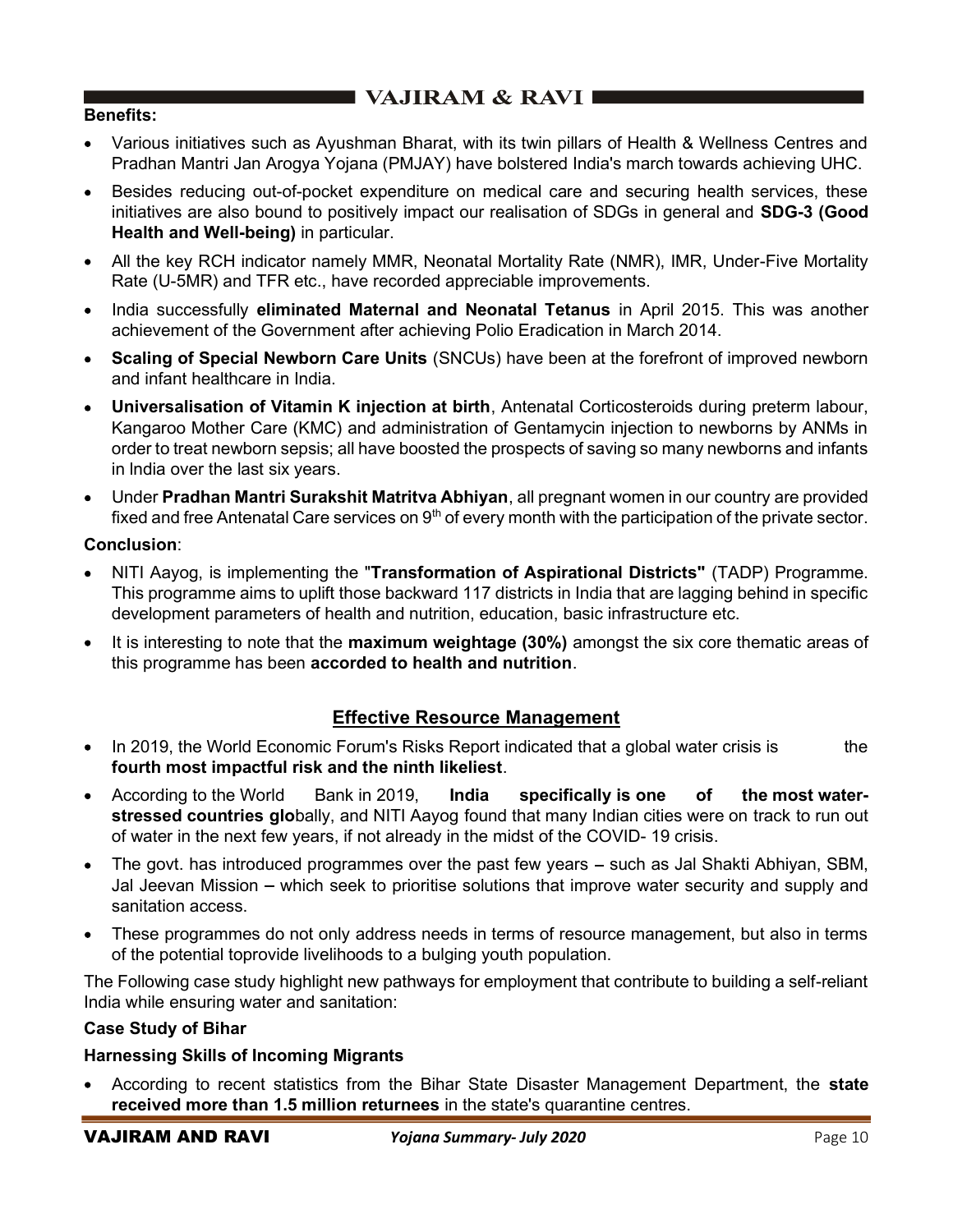In the short-term, the state wants to recruit manpower for waged labour for existing social development schemes. In the longer term, the state wants to lay down an ecosystem that supports establishing large and decentralized industrial opportunities within the states.

## Strategies employed by Bihar Govt.

- The Government of Bihar employed a two-pronged strategy to leverage this suddenly available manpower towards developing the state.
- 1. Map skillsets of all incoming migrants to understand what supply exists to meet demands, and estimate employment needs. Initial data, suggests that approximately 50- 70 per cent of the returnees were working in construction industry.
- 2. Develop comprehensive district employment plan which would include details of both wage employment and self- employment both under the State Rural Livelihood Mission and other development projects. It is also seeking to **entice industries to set up in Bihar** by providing concessions and promotions under its new Industrial Investment Promotion Policy.

## Engaging Migrants Labour in Existing Developmental Activities

- Jal Jeevan Hariyali (JJH) programme envisions a disaster-resilient Bihar by investing in environment sustainability through afforestation, to revival of water bodies, and rainwater harvesting.
- Lohiya Swachh Bihar Abhiyan (LSBA) has potential of providing opportunities for employment of skilled labourers.
- The Government of Bihar is also implementing the ambitious scheme- **Har Ghar Nal Ka Jal** under the national umbrella of the Jal Jeevan Mission (JJM), in order to provide functional household tap connections to all households in the state.
- These village and town level schemes require trained plumbers and mechanics available to keep them functional. Similarly, the state government's flagship programme, Jeevika, the state's rural livelihood mission, has a membership of more than 10 million households.
- After the migrants' skills are mapped, **bridge training is organised at quarantine centres** and their services are being utilised in various development initiatives. For example, trainings on poultry and goat rearing, have been initiated in Purnea.
- Trained or already skilled migrants have already been deployed to support work under the MNREGS, for JJHM and LSBY.

## Development of Industrial Clusters

- As part of the 2016 policy to develop local and sustained industries, the state identified four high priority sectors with potential for significant gainful employment:
- 1. Food Processing 2. Leather 3. Textile 4. IT, ITeS, and Electronics System Design and Manufacturing.
- There is already a pool of supply as some returning migrants had been previously employed by export houses in other states dealing in textile and leather.
- The Bihar government is working to connect them with initial capital sourced from scheme such as Mudra Yojana, and provide them with better transportation access so that they can connect their products from anywhere in the state to the bigger consumer pools in cities.
- Bihar having lower overhead costs and cost of living can potentially offset the cost of starting business in the state.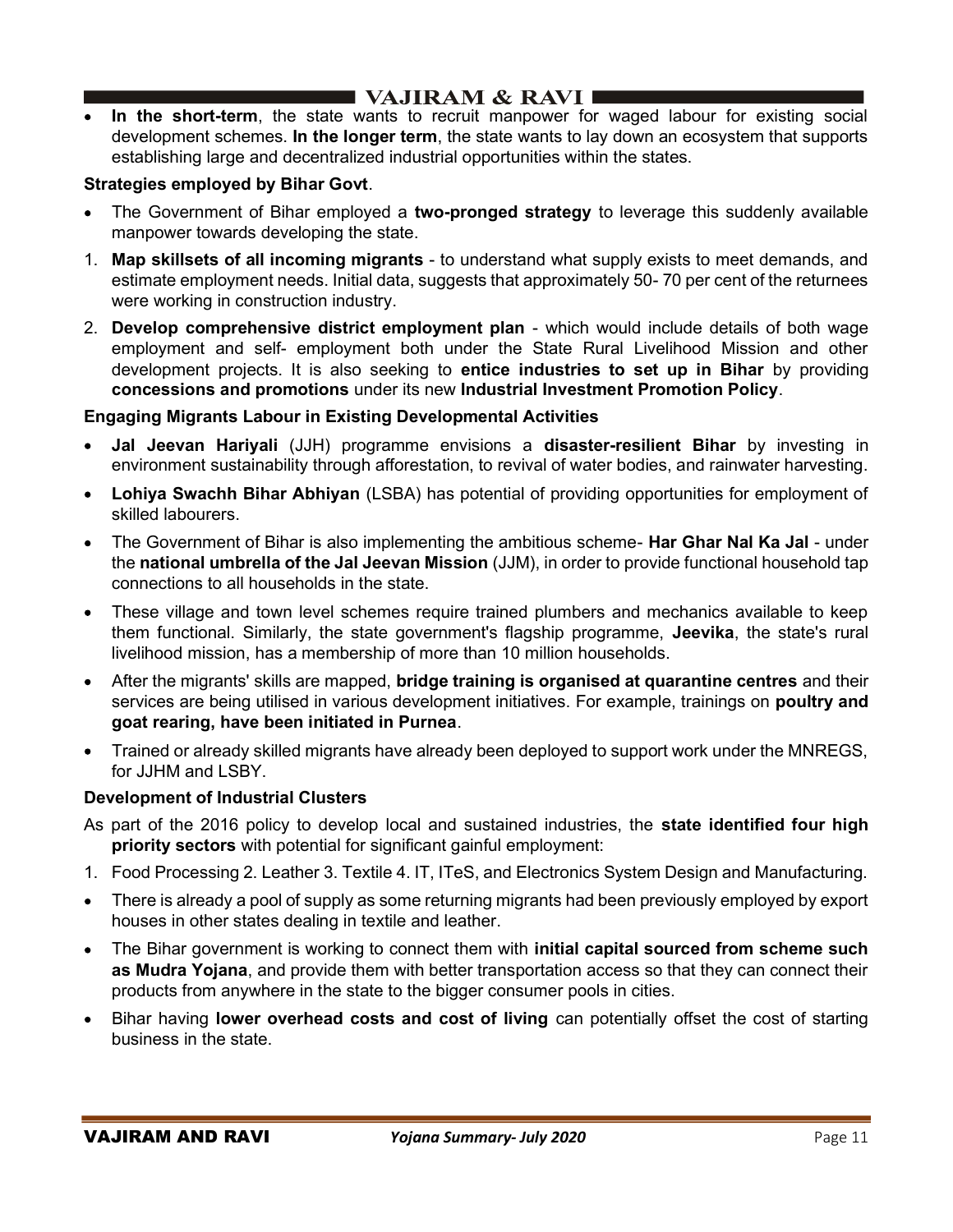## $\blacksquare$  VAJIRAM & RAVI $\blacksquare$ Gandhiji' s Approach of Self -Reliance

- Self-reliance is a vision that indicates towards activities that are self- supporting in economic terms and indicate reliance on one's own resources and having means to an end.
- India had a self-reliant economy and society since the Indus Valley Civilisation, which was based on traditional methods of production, be it agriculture or non-farm practices.

## The Hind Swaraj

The Hind Swaraj described Gandhiji's vision about self- sufficiency of village communities in basic  $\bullet$ aspects of life. His concepts can be placed under two categories. These are:

## A. Self-control and moral development,

- It was possible through the development of mind, body and soul and gets reflected in the practice of truth, non-violence and non-possession.
- It also empowers individuals to limit their desires and propensity to maximise gains, which in turn goes a long way to create an ecological- environment balance. According to him, "if national life becomes so perfect as to become self-regulated, no representation becomes necessary".

## B. Local Governance and Economic Development

- Gandhiji believed in participatory governance and successive linkages of it with agencies above, in the hierarchy. This will help in establishment of an intimate network instead of remote networks with a distant governing body.
- Economic development to him, did not mean about having more, but about being more. His idea of economic development focused on making villages self-reliant.
- He wrote, "Indian villages produced and supplied to the Indian towns and cities all their wants. India became impoverished when our cities became foreign markets and began to drain the villages dry by dumping cheap and shoddy goods from foreign lands".
- His ideas also got reflected in his **concept of Swadeshi**. His scheme of village revival spoke about self-sufficiency in cloth and food production. For this he emphasized on weaving and spinning.
- He also stressed on all other crafts that formed a part of the hereditary occupation of the villagers, hence promoting the artisan economy.

## Gandhi and Machines

- Gandhiji expressed his aversion to modem machine civilisation and believed that consumption should be limited to objects that could be produced without machinery.
- Machines according to him should not take charge of development because the idea of having machines, to save labour is guided by greed and not philanthropy, is aimed at profit maximisation and leads to concentration of wealth.
- He also opposed the mass production of commodities because it eventually gets dumped down to the village market, thus leading to destruction of the village production system.
- He was not against industries but against industrialism, which led to concentration of wealth and where the driving force is not to save labour but greed.

## The Constructive Programme

It was a programme of individual change, followed by social change and faith in the following for Poorna Swaraj. He envisioned to build a strong civil society so that the benefits of independence could percolate down to the masses and for this, he intended to create a network of local leaders who would work for creative change of the nation.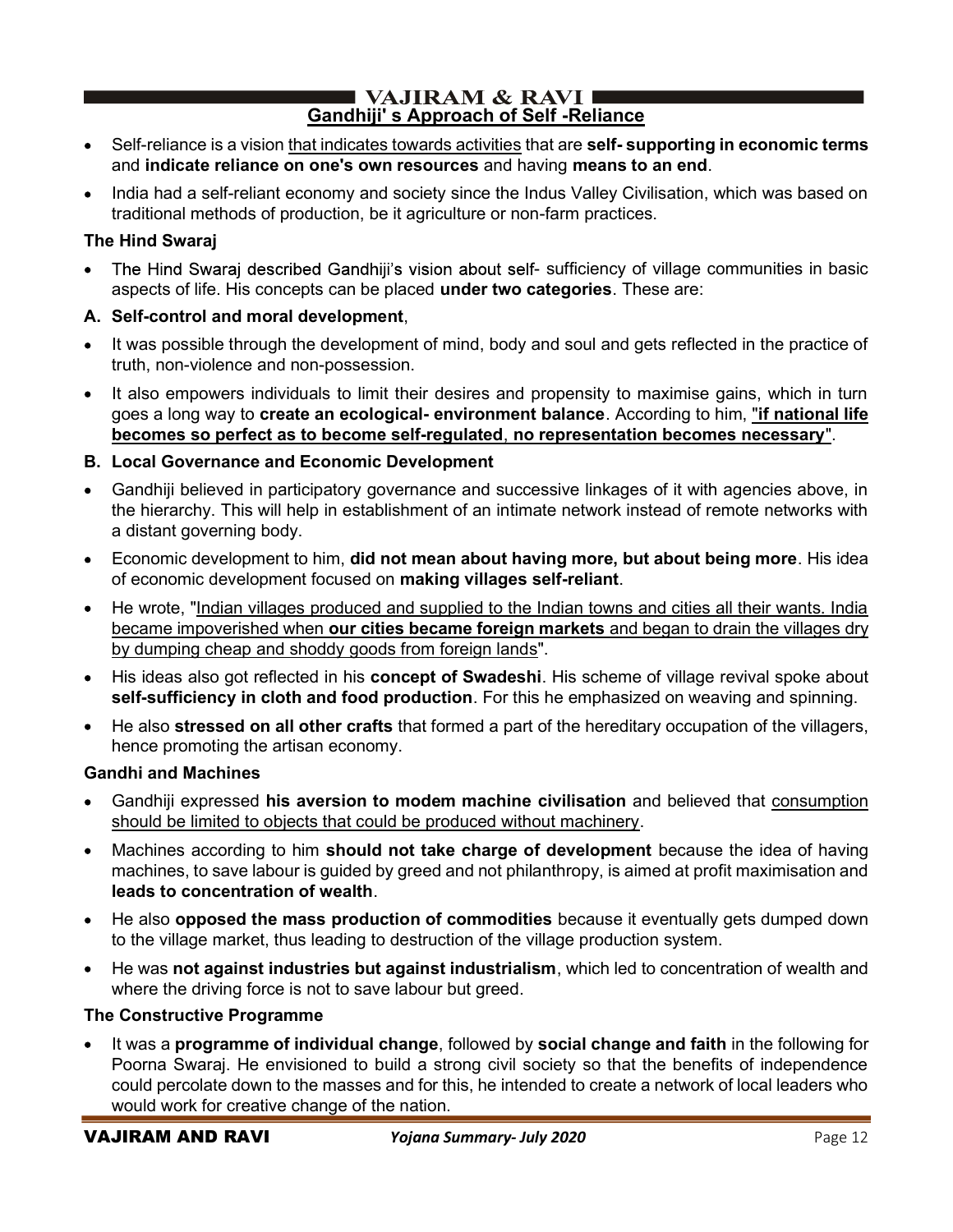# I VAJIRAM  $\&$  RAVI  $\blacksquare$

Khadi and other village industries were always in focus within his schemes. According to him Khadi "connotes the beginning of economic freedom and equality of all within the country" and indicated "decentralisation of the production and distribution of the necessaries of life".

## Self-Sufficient Villages: Features

- Villages becoming small unit of production
- Protection of artisan economy
- Revival of agriculture and allied activities
- Check on village out migration
- Lessening of ecological impact
- Utilization of local specificities
- Self sufficiency in terms of power through renewable sources
- Lessening of development divide

## The Contemporary Relevance

- Inclusive development demands a comprehensive planning with inclusion of elements from the grass root level. The development experience has shifted from a Statist model in the initial decades to gradual withdrawal of the State in the later decades.
- For a diverse country like India, there cannot be a uniform action plan for development. The local specificities, identities and endowments need to be taken into consideration for any development approach. Gandhi mentioned that the Constructive Programme is designed to build the nation bottom up.
- The approach simply does not indicate political autonomy but building the region through insights. The first **potential sector lies in the handicraft tradition of India**. The raw material is localised and the production involves labor assistive technologies.
- The secondary important potential activities include most of the non-farm practices that have the capability to provide sustained livelihoods. Since land as a resource is limited, the agro-based allied activities also have considerable potential to create income.
- The mission and measures towards self-reliant India with emphasis on the micro, small and medium enterprises align with the vision of Gandhi fundamentally. The revision and roadmap could go a long way in protecting and promoting the interests and earnings of the rural masses.

## Swachh and Smart Cities

Charkha, Mahatma Gandhi's spinning wheel is a symbol of self-reliance and strength of its own domestic industries. In the 21" century, the lesson of self-reliance is realised again with the COVID-19 epidemic.

## Towards Self-reliance

- When COVID-19 broke out, India used to produce a few thousand PPEs. Now, it produces nearly 300,000 PPEs every single day.
- It is the continuous effort of the government since six years that India ranks 63rd among 190 countries, according to the World Bank Report 2020. India made a leap of 14 places from its earlier rank 77 in 2019. And India has improved its rank in 7 out of 10 indicators.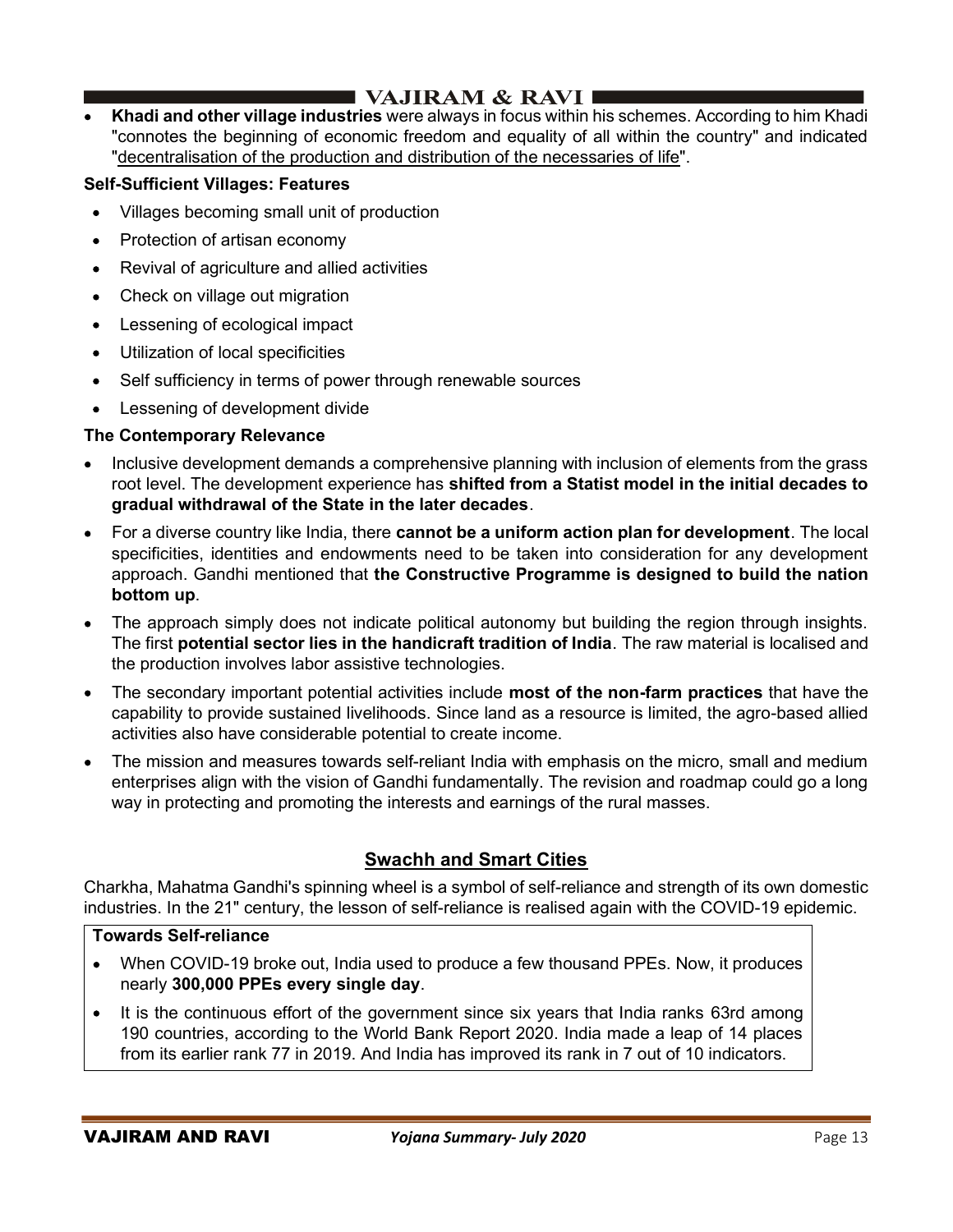## Various Steps to Make our cities Self-reliant

## A. Smart Cities Mission (SCM)

- It promotes cities that provide core infrastructure and give a decent quality of life to its citizens, and a clean and sustainable environment and application of smart solutions.
- Many smart cities in India have started to use the Integrated Command and Control Centre (ICCC) built under the Smart Cities Mission to fight against COVID-19.

## B. Jal Shakti Mission

 The government has proposed comprehensive measures for one hundred water stressed districts. Safe water mission with a focused approach (Jal Jeevan Mission) and comprehensive sanitation program (Swachh Bharat Mission) have been launched to support the health vision.

## C. Water Supply

- It aims to provide piped water supply to all households. The components of smart water management are: 1. Smart meters & management 2. Leakages identification, preventive maintenance 3. Water quality monitoring.
- **D. Urban Waste Water Reuse** It focuses on development of time-bound targets for waste water reuse for industrial and agriculture purposes.
- E. Sewage Collection, Treatment and Disposal System: The government is committed to open defecation free (ODF). Now, more needs to be done towards liquid and grey water management. Focus would also be on solid waste collection, source segregation and processing.
- F. Swachch Bharat Mission
- It was launched to accelerate the efforts to achieve universal sanitation coverage and to put focus on sanitation.
- The smart solutions for Swachhata in terms of waste management are: 1. Waste to energy & fuel 2. Waste to compost 3. Waste water to be treated 4. Recycling and reduction of waste.
- The Ministry of Rail ways is the frontrunner of the SBM. It has installed bio-toilets in coached coaches with a coverage of about 99.3%. Indian Railways banned single use plastic material on 2nd October 2019.

## G. Atal Mission for Rejuvenation and Urban Transformation (AMRUT)

- The purpose of AMRUT is to (i) ensure that every household has access to a tap with assured supply of water and a sewerage connection; (ii) increase the amenity value of cities by developing greenery and well-maintained open spaces ( e.g. parks); and (iii) reduce pollution by switching to public transport or constructing facilities for non-motorised transport.
- Earlier, the MoHUA used to give project-by-project sanctions. In the AMRUT, this has been replaced by approval of the State Annual Action Plan once a year by the Central Ministry and the States have to give project sanctions and approval at their end.
- In this way, the **AMRUT makes states equal partners** in planning and implementation of projects, thus actualising the spirit of cooperative federalism.
- **Mission components of AMRUT** Water Supply, Sewerage, Septage, Storm water Drainage, Urban Transport, Green Space and Parks, Reform Management & Support, Capacity Building

## Challenges and Way Forward

The cities must be prepared for the **security and hacking** of the entire software system.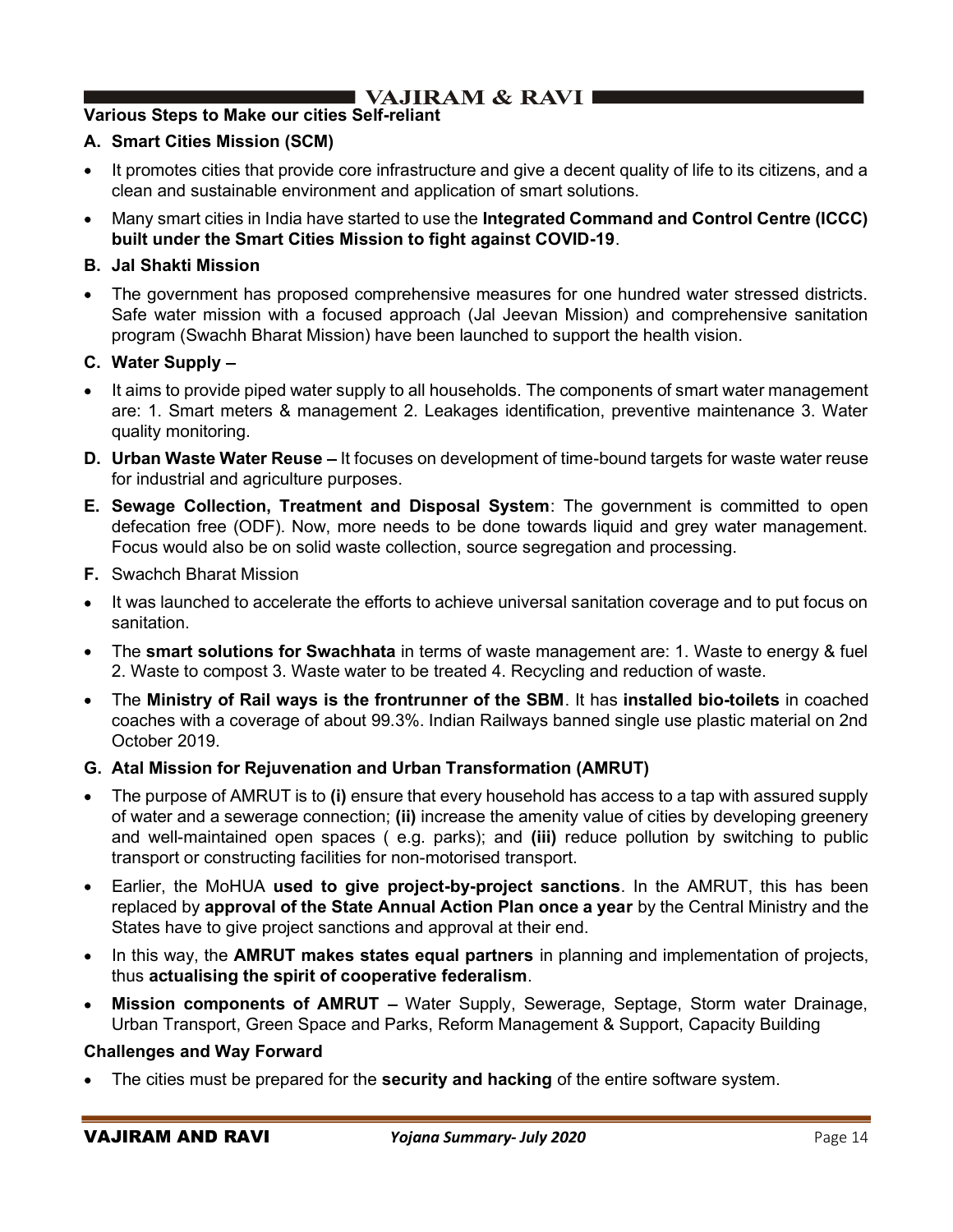## ■ VAJIRAM & RAVI ■

- There should be a balance between the quality of life and invasion of privacy.
- Swachh Bharat Mission (urban) faces two major challenges: Disposal of solid waste and Sewerage/liquid waste.
- Disposal of solid waste has three key components waste collection, transfer of the waste, and lastly, proper disposal at the landfill site.
- The task of waste collection and its transfer to the landfill site requires both manpower as well as an efficient transportation system. The **segregation of waste** can either be at the source or at the landfill. Segregation at source is more economical.
- The cleanliness is primarily related to the **behavioural aspect** of individual and the society.

## Digital Defence against COVID-19

Recognising its far-reaching impact, WHO in 2019, released recommendations for countries to use digital health technology, accessible via mobile phones, tablets and computers, to improve people's health and delivery of essential services.

## Digital Initiatives helpful during COVID-19

## A. Mobile Applications

- Mobile App based contact tracing has been found to be tremendously useful in identifying potential cases and gathering information about the spread of disease.
- Australia was the first to develop COVIDSafe app that allows health officials to access crucial information about a person's interactions if they contract the virus. Some countries have even gone to the extent of giving paired wristbands to those who are put under disease surveillance and thereafter utilise geofencing technology to help catch violators.
- India has launched its own Bluetooth and GPS enabled contact tracing app, Aarogya Setu. It provides an opportunity to self-assess and actively reach out to health system with one's own status of well- being.

## B. Open-sourced Analytics and Modeling Tools

- Rapid data sharing is critical during epidemics and pandemics as it allows for a better understanding of the origins and spread of the infection.
- The placement of the first genome of the 2019-nCoV virus in an open database on 8th January 2020, paved the way for scientists around the world to start working on the development of a treatment or vaccine.
- Open-source technologies can help in improving accessibility of information, formulating open standards that enable all stakeholders to contribute and developing rapid prototypes that can lead to rapid discoveries.
- Responding to concerns about the lack of testing components to test for COVID-19, the Just One Giant Lab developed an open-source coronavirus test methodology to share designs so that certified labs could produce test kits easily.
- Maker's Asylum, a community hackerspace in Mumbai and New Delhi, has designed M-19 face  $\bullet$ shields for healthcare workers that can be made in just about three minutes by anyone following the guidelines of the prototype.
- Another key innovation bas come from a team of researchers at IIT Kanpur; which has developed a full PPE kit that, when mass-produced, would cost less than Rs. 100.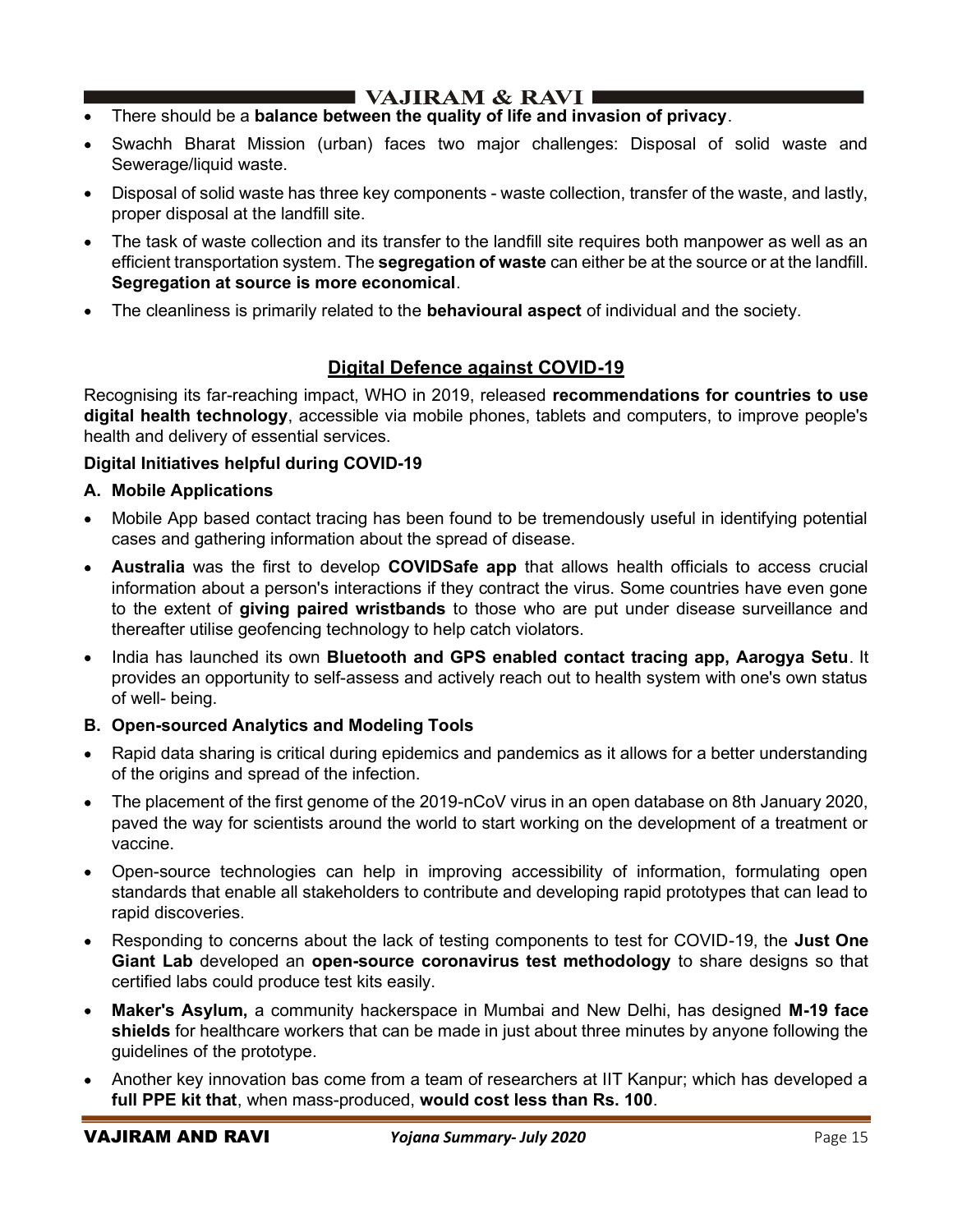## C. Tele-health Technologies

- Telehealth technologies allow patients to be seen and diagnosed remotely by doctors. Scores of countries are now providing virtual care on a war footing.
- Sheba Medical Centre, the largest hospital in Israel, launched a remote patient-monitoring program in an attempt to control the spread of the virus.
- E-Sanjeevani is the Indian teleconsultation service launched by MoHFW during this pandemic.
- D. GIS and Smart City's Integrated Control and Command Center (ICCC)
- Geographic interpretation and insight are essential in detecting, understanding and responding to the pandemic. GIS helps epidemiologists to map disease occurrence against multiple parameters including demographics, environment, its spread pattern etc. to implement preventive and surveillance measures.
- WHO unveiled its ArcGIS Operations Dashboard for COVID-19, which maps coronavirus cases and total number of deaths by country and other related informations.
- In India too, GIS has been extensively deployed to fight the pandemic. A GIS platform has been developed by an eminent team of researchers in IIT Chennai and integrated with Aarogya Setu to provide extremely important information about the spread of coronavirus.
- ICCC across 45 smart cities have transformed into war rooms for operations to contain the spread of the COVID-19.
- ICCC are being used to carry out CCTV surveillance of public places, GIS mapping of COVID-19 positive cases, GPS tracking of healthcare workers, predictive analytics (heat maps) for virus containment across various zones of the city etc.

## E. Drones

- From disinfection and street patrols to food and medicine delivery in containment zones; drones are being deployed on the front line in the fight against coronavirus.
- Indian cities have also effectively deployed drones to disinfect over-congested slums and colonies. Moreover, police in various states have made effective use of drones to expand surveillance and make live announcements.
- Ministry of Civil Aviation bas launched GARUD portal to fast track conditional exemptions given to government agencies for COVID-19 related drone operations.

## F. Robots

- Robots have been used by many countries to provide services and care for those quarantined or practicing social distancing. Los Angeles-based Dimer UVC Innovations, has developed germkilling robot 'GennFalcon' which can be used for sanitising airplanes.
- Humanoids like Sayabot in Kerala are used to raise awareness & automate sanitisation processes.
- G. 3D Printing
- 3D printing can play an important role as a disruptive digital manufacturing technology by **boosting** production and optimising the supply of specialised and critical medical equipments to treat COVID-19 patients.
- HP India responded to the critical need of making ventilators available in large numbers by getting over 1.2 lakh key ventilator parts printed in a short span of time.
- Boson Machines has delivered more than 12,000 3D-printed face shields in various hospitals in Mumbai.